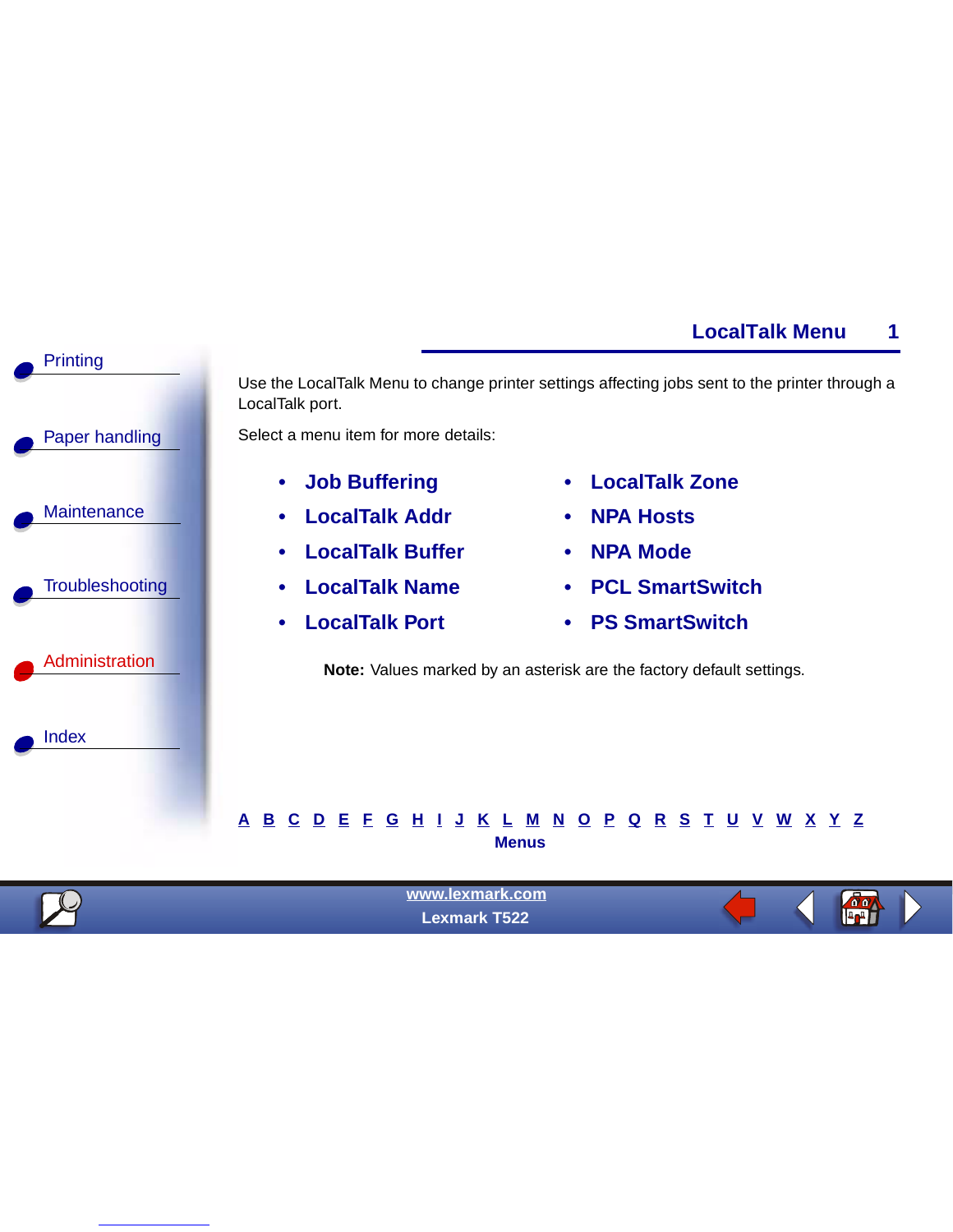

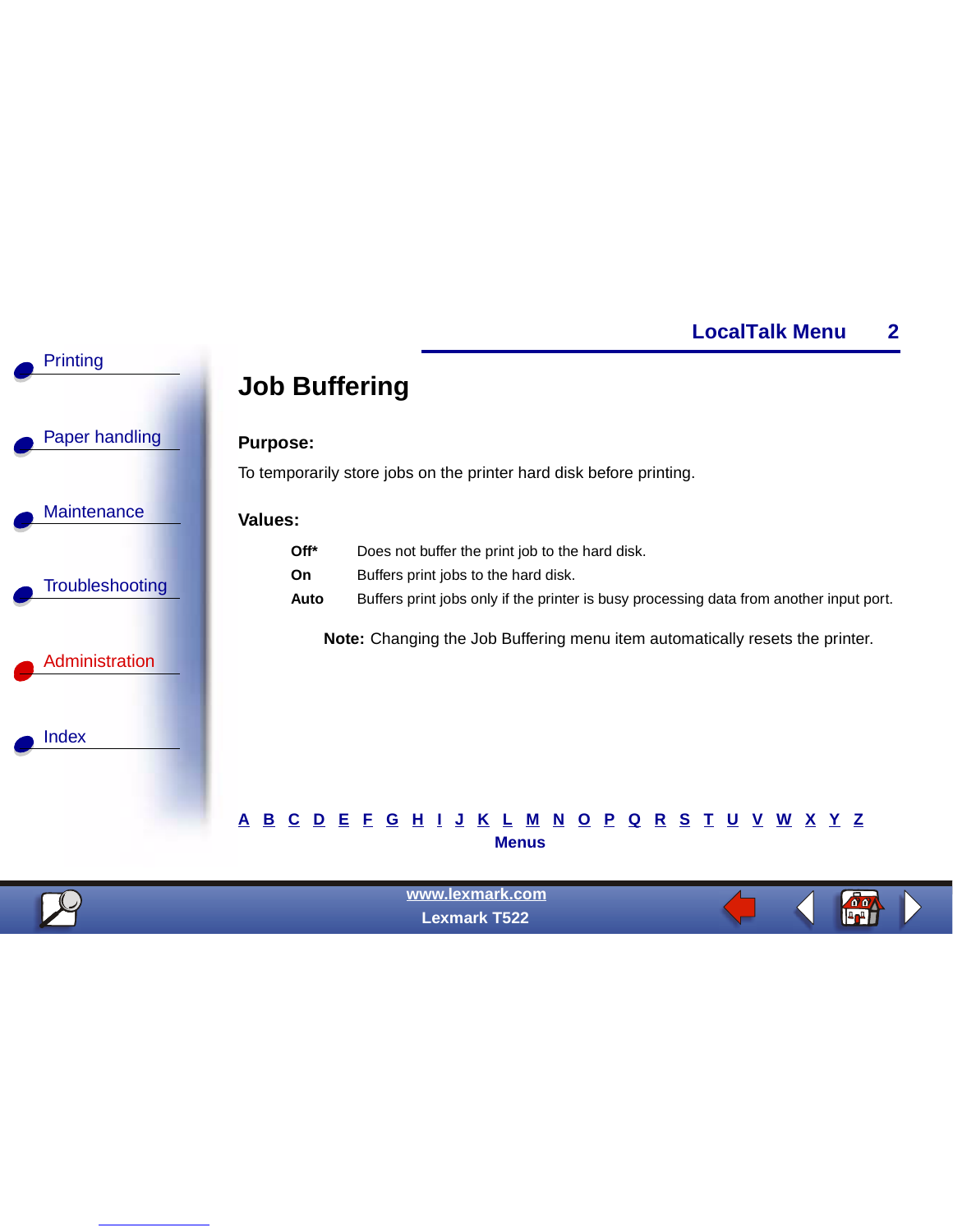**do** 



 **Lexmark T522**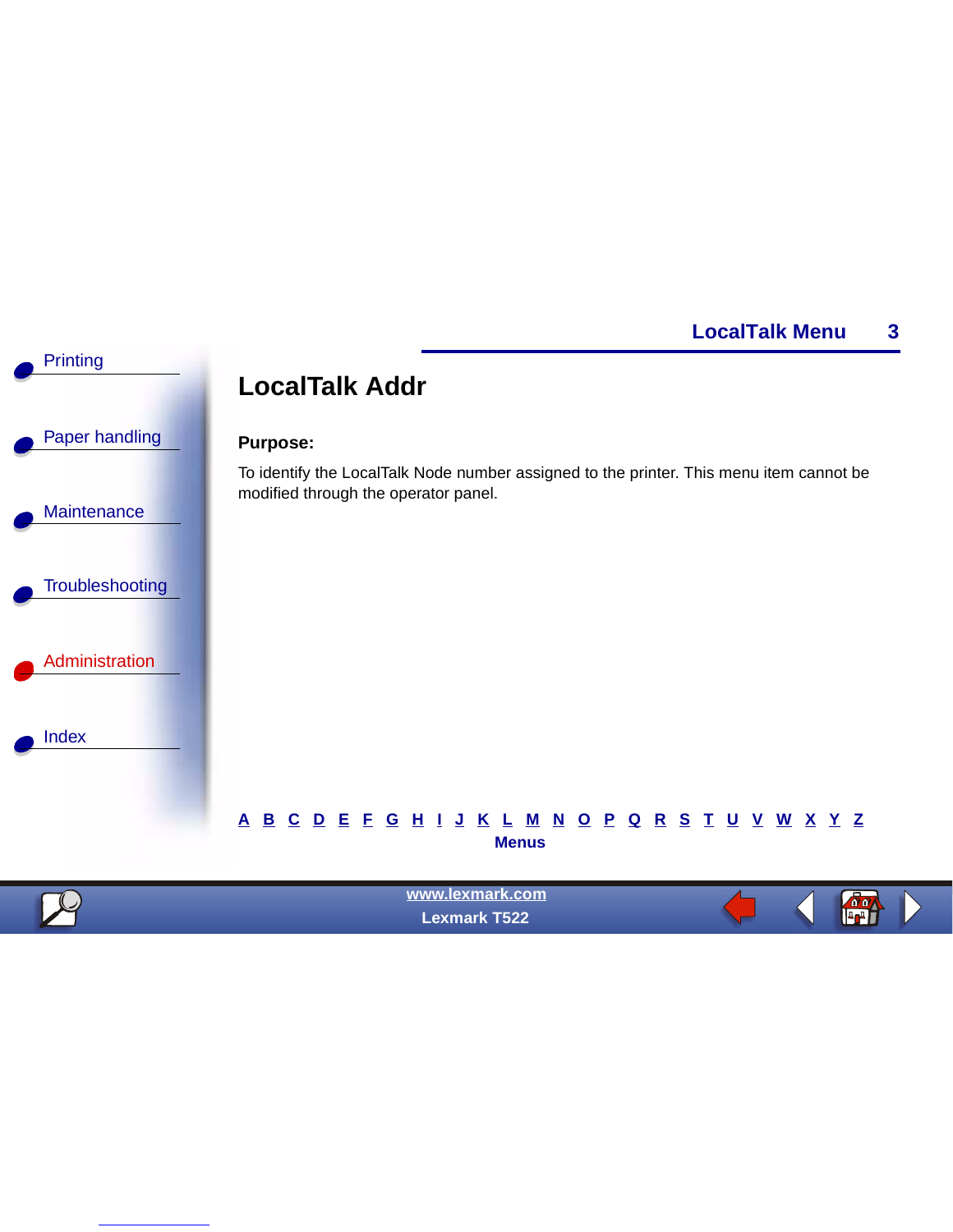

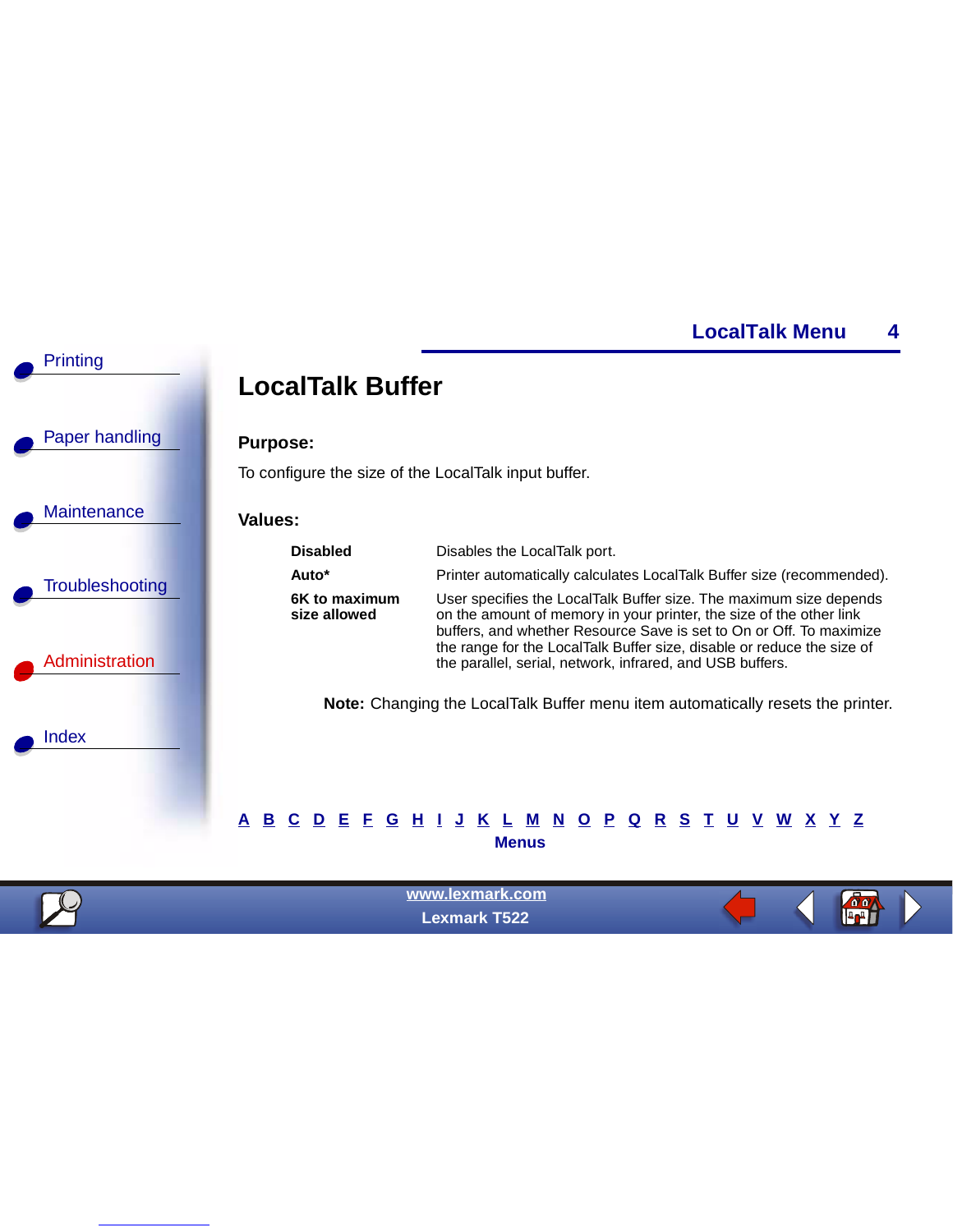



| $\sqrt{2}$ | www.lexmark.com<br><b>Lexmark T522</b> |  | $\sqrt{0}$<br>▊▌▟▗▟▐▌ |  |
|------------|----------------------------------------|--|-----------------------|--|
|            |                                        |  |                       |  |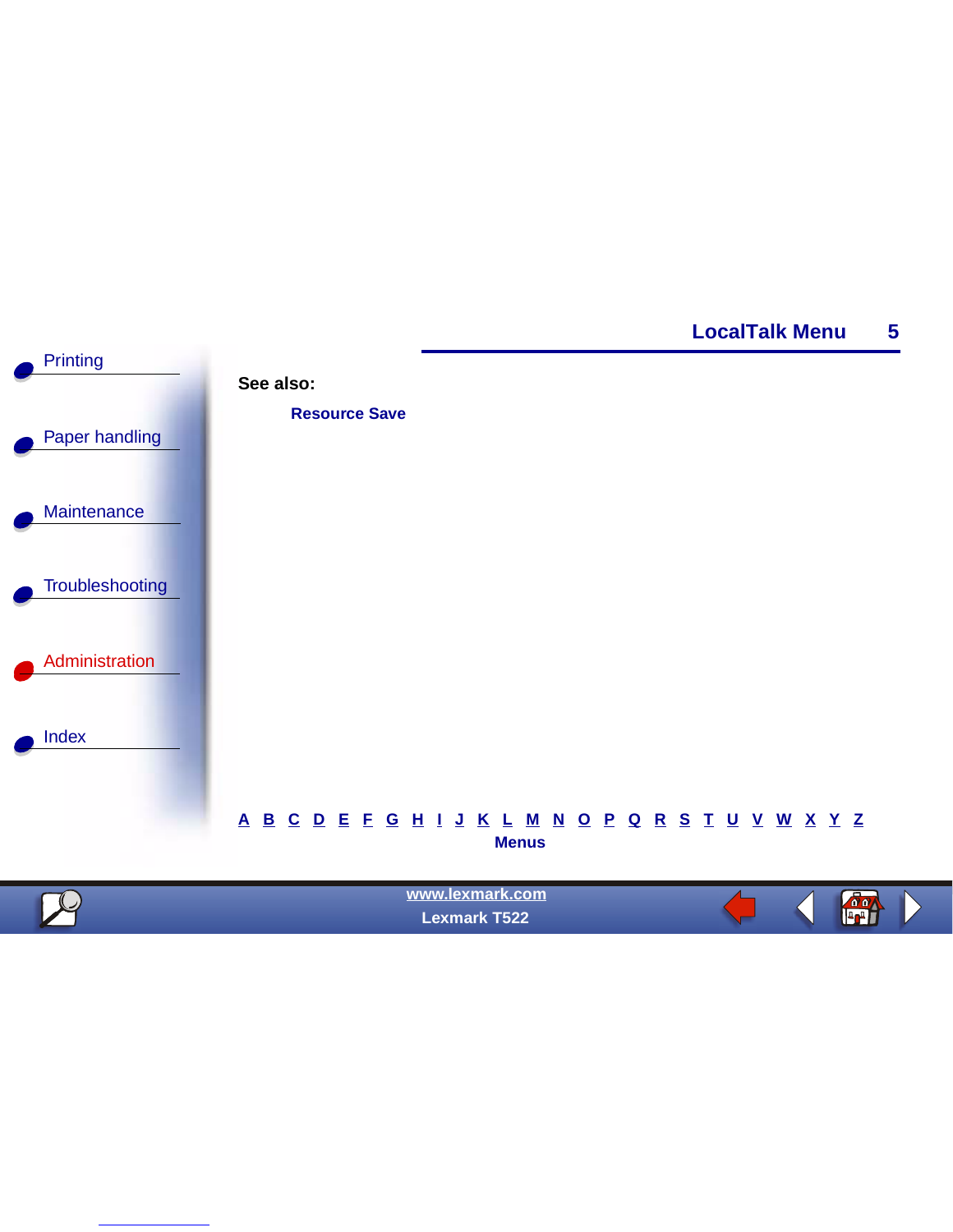

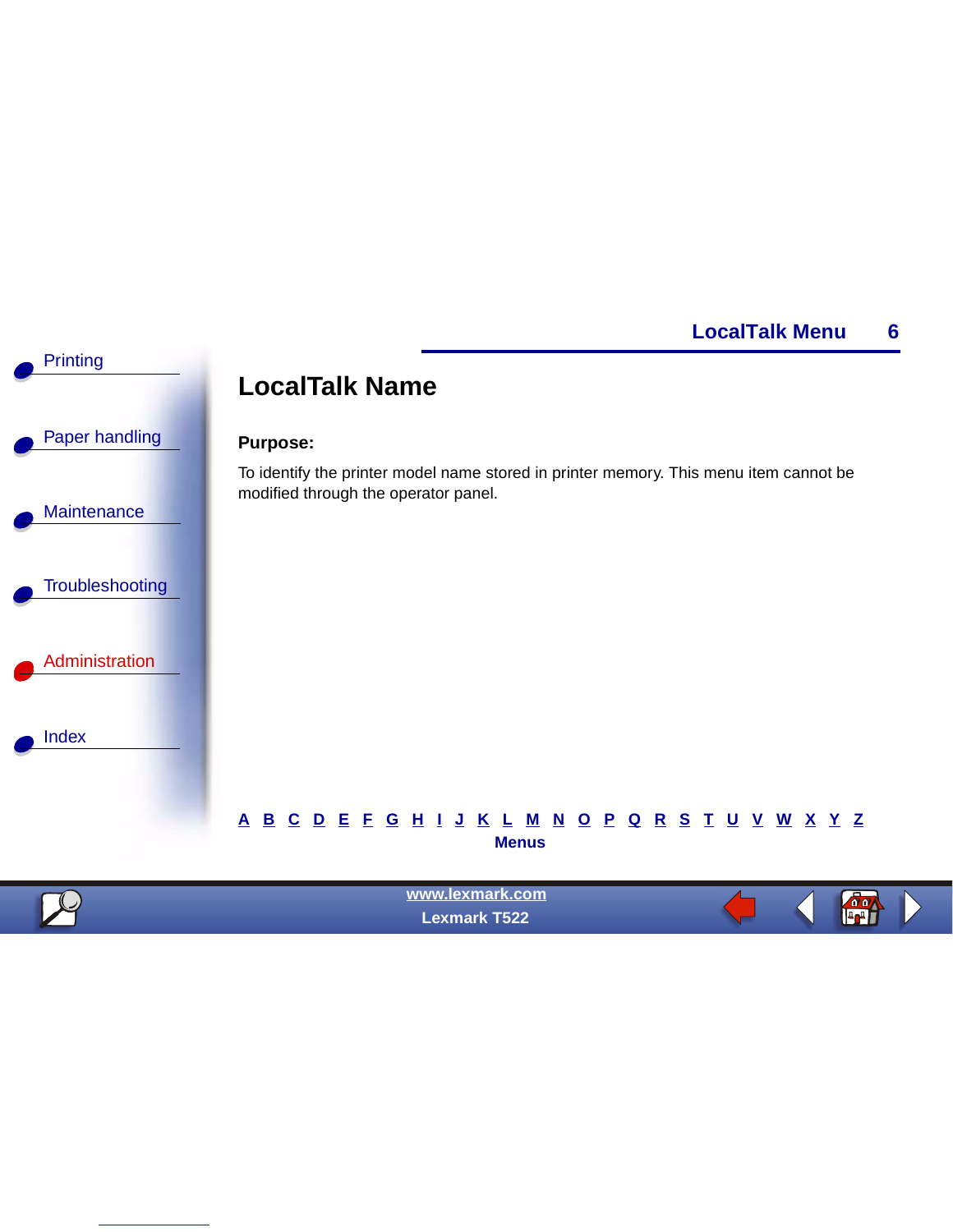

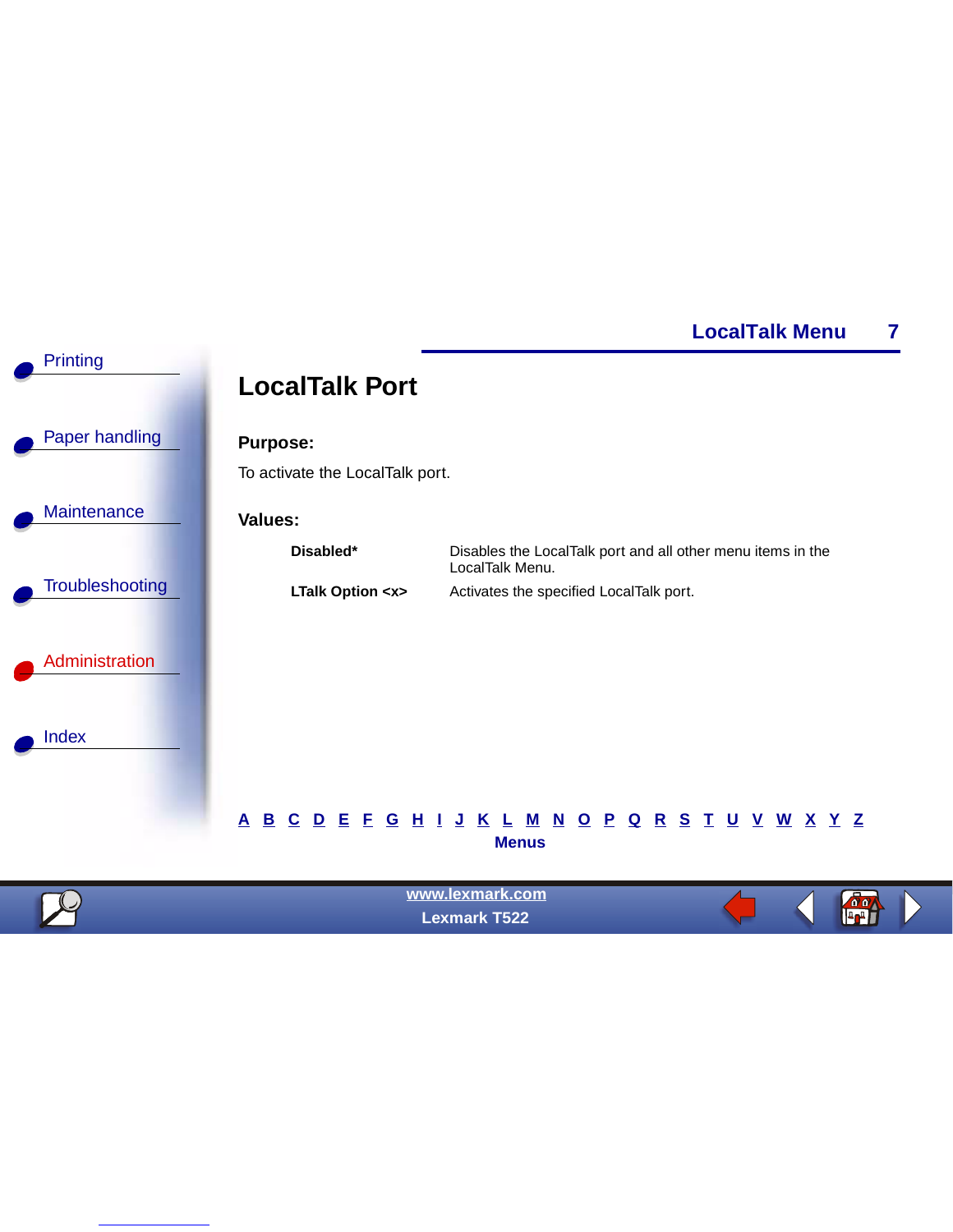

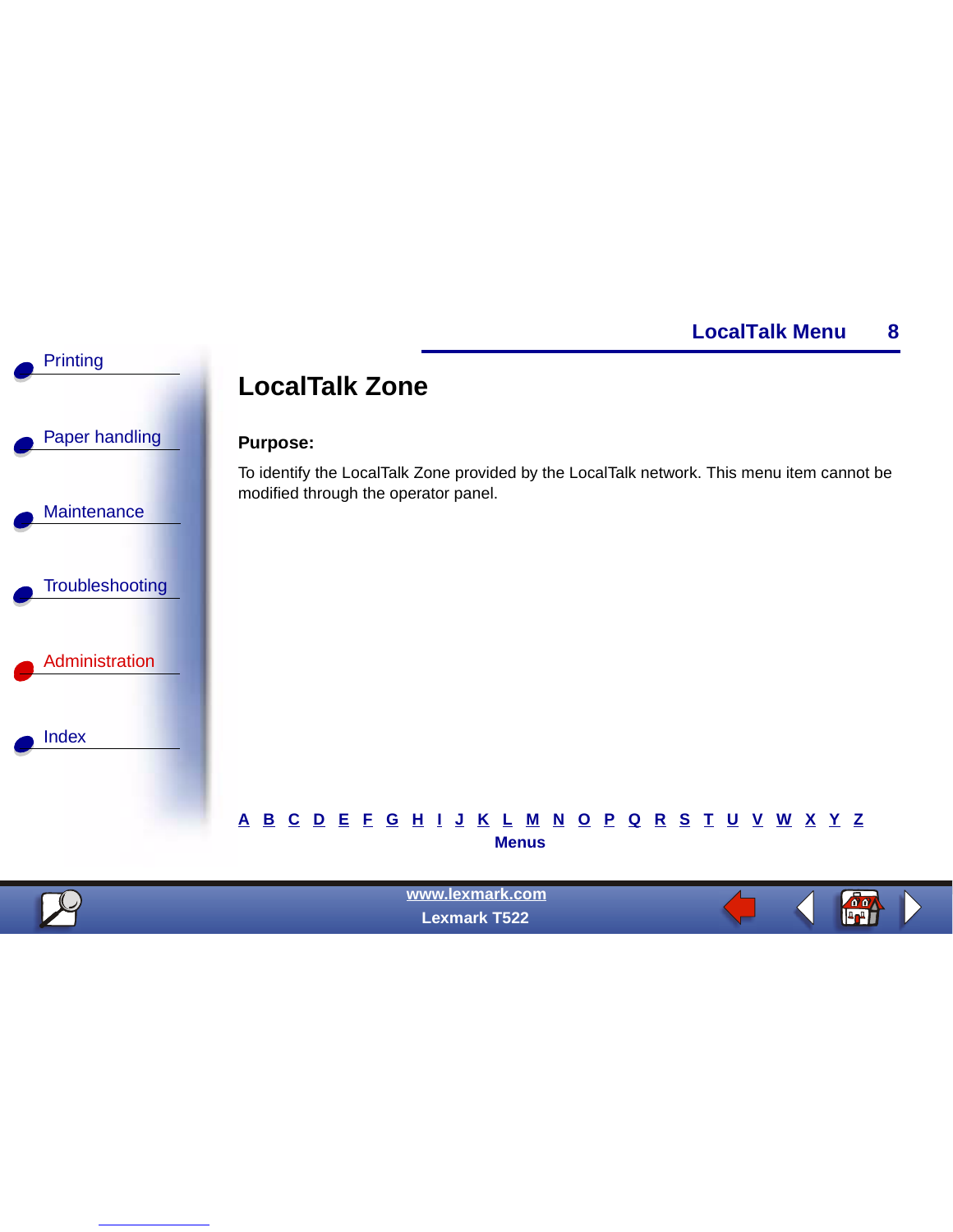

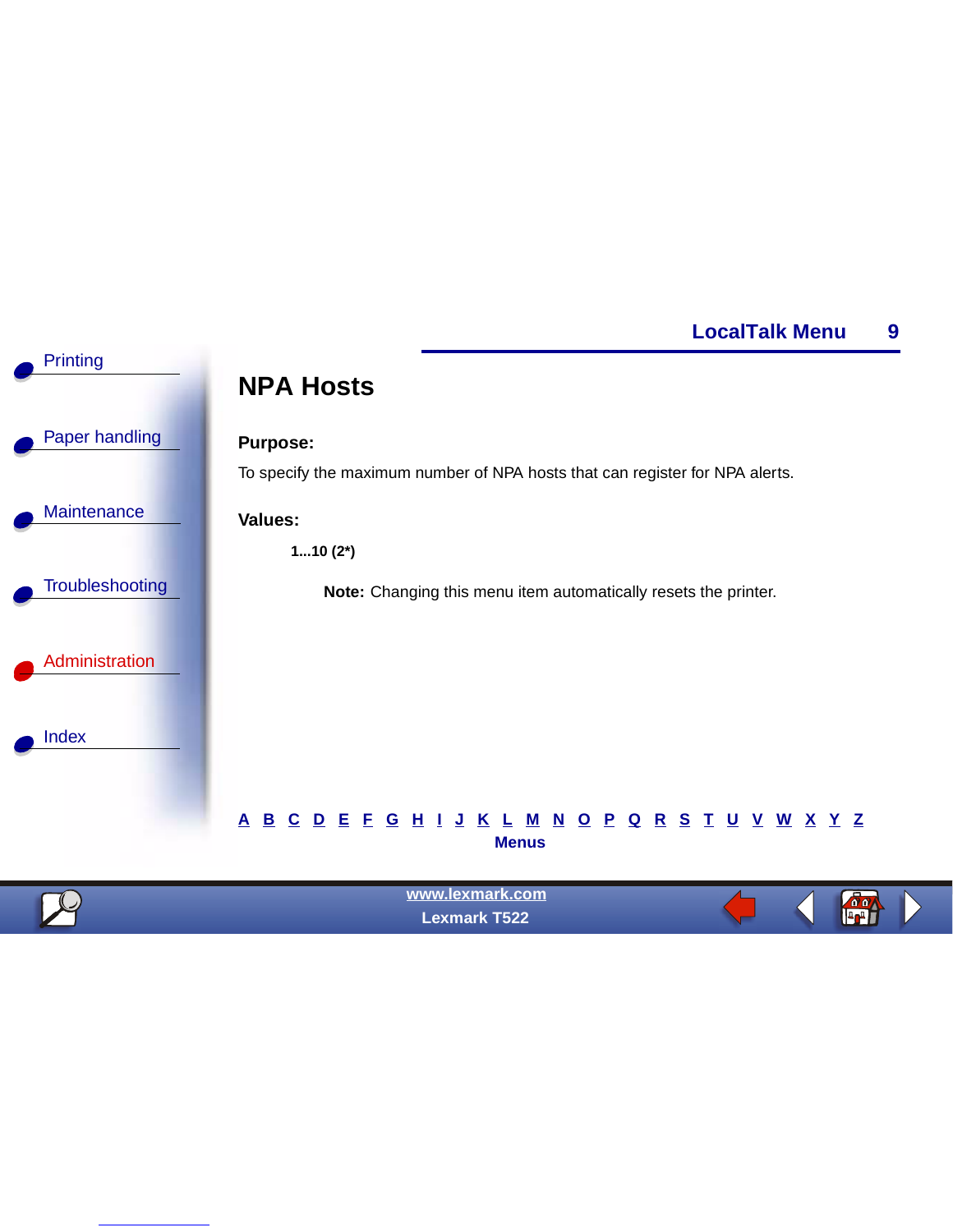$\frac{\partial \phi}{\partial \mathbf{r}}$ 



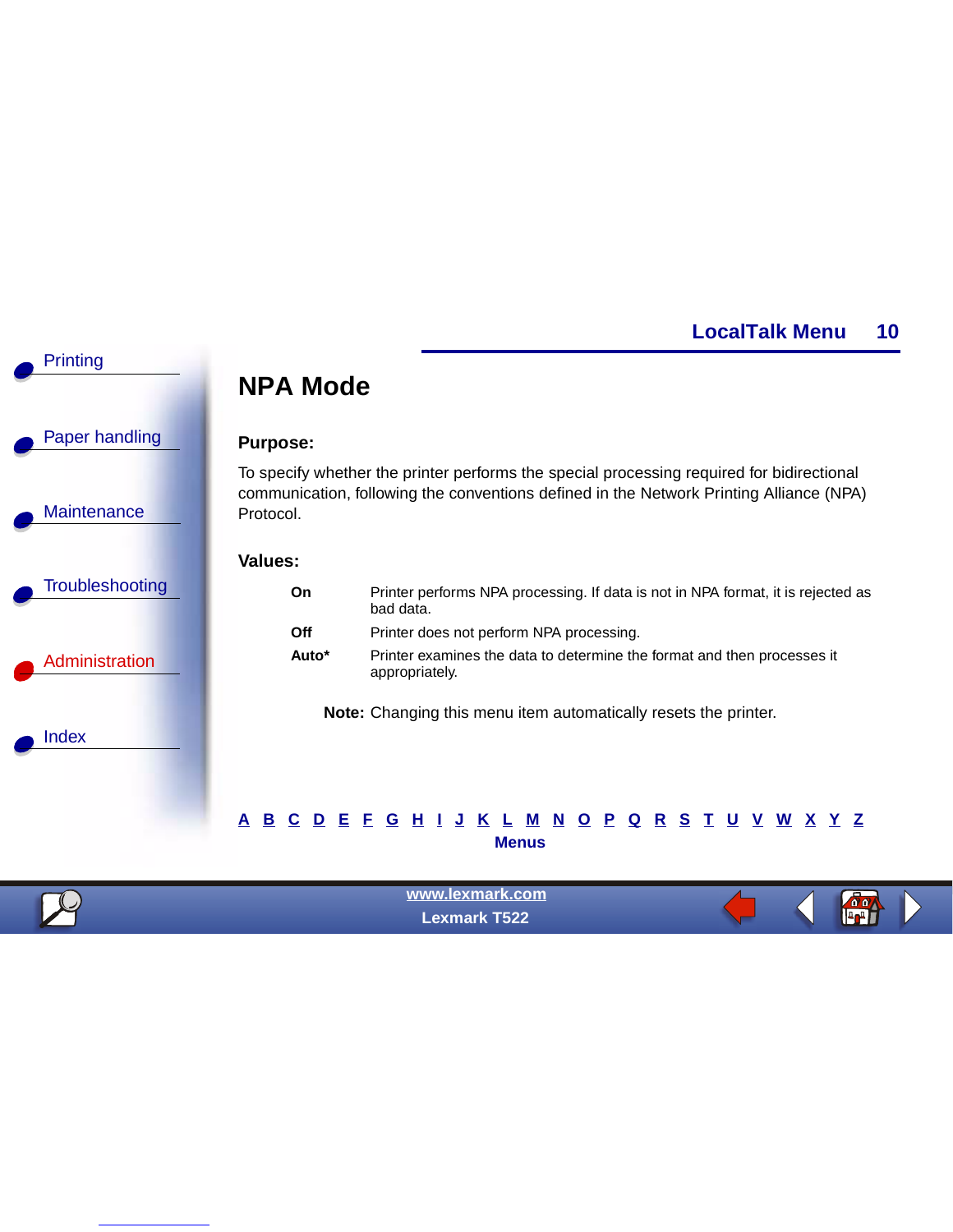